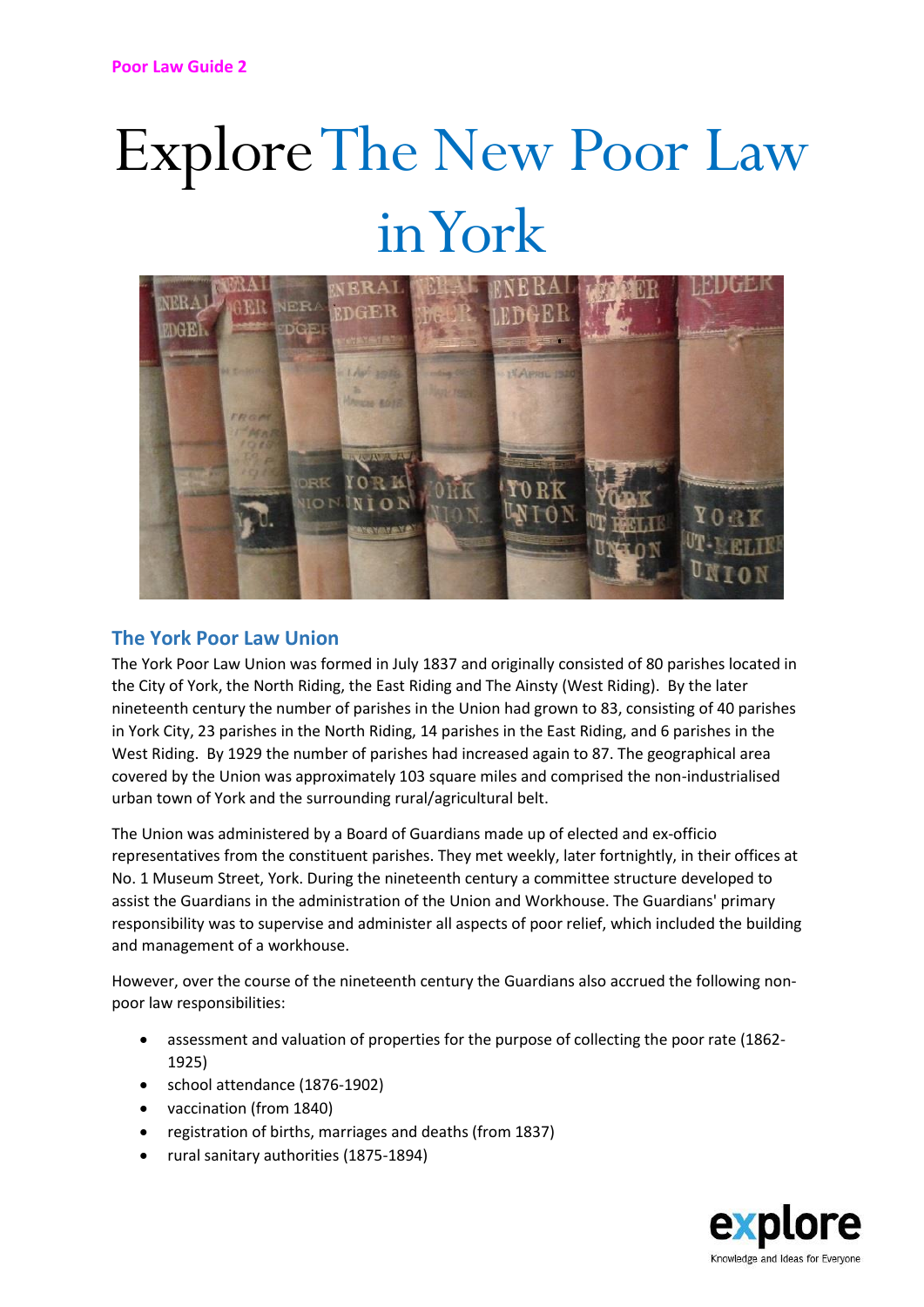In 1894 the York, Bishopthorpe, Escrick and Flaxton Out-Relief Unions were formed for the purpose of administering out-relief. The York Out-Relief Union was responsible for administering out-relief for the York City area; the Bishopthorpe Out-Relief Union was responsible for administering outrelief in the area of the York Union that lay in the West Riding; the Escrick Out-Relief Union was responsible for administering out-relief in the area of the York Union that lay in the East Riding; and the Flaxton Out-Relief Union was responsible for administering out-relief in the area of the York Union that lay in the West Riding. All four out-relief unions were part of the York Poor Law Union, otherwise known as the Joint York Union. Members of the four out-relief unions also sat on select committees of the Joint York Union for the purposes of administering indoor relief (workhouse relief) for the whole Union.



The Poor Law Offices at No.1 Museum Street (now Visit York)



York Workhouse on Huntington Road, c1910

## **York's Workhouse**

Initially the York Poor Law Union took over the old Workhouse in Marygate (until recently, the Post Office Employees Social Club), which had been established by a number of the city parishes. However, the Poor Law Commissioners in London considered the Marygate Workhouse not fit for purpose, as it was overcrowded, unsanitary, and the building did not allow for the segregation of inmates. A new workhouse, located on Huntingdon Rd, was completed in 1848. The building, designed by local architects JB and W Atkinson, could accommodate 354 inmates and included separate wards for women, men, children, 'idiots', the sick, and the aged. Over the course of the nineteenth century the workhouse evolved into a home for the infirm and elderly, with sick wards and trained medical staff. For York's poorer citizens it was the only place where they could access free medical care and many people were 'admitted' to the Workhouse for this reason.

In the 1920s, in an effort to reduce the stigma surrounding the word 'workhouse', it became known as the 'City Institution' (or simply 'The Institution'). In 1930, when the Poor Law Union ceased to exist, it became a Public Assistance Institution (but was still known as the 'City Institution', or the 'Institution and Infirmary'). Between 1939 and 1941 some of the infirmary wards of the Institution acted as an Emergency Medical Services Hospital to accommodate the wounded military.

In 1947 the workhouse buildings were renamed again as The Grange, and what had previously been known as the Infirmary was called the Grange Hospital. In 1955 The Grange Hospital became St Mary's Hospital, while buildings known as The Grange continued to offer welfare accommodation. By the 1970s both The Grange and St Mary's had closed, and in the 1990s the former workhouse buildings were converted into student accommodation for St John's University.